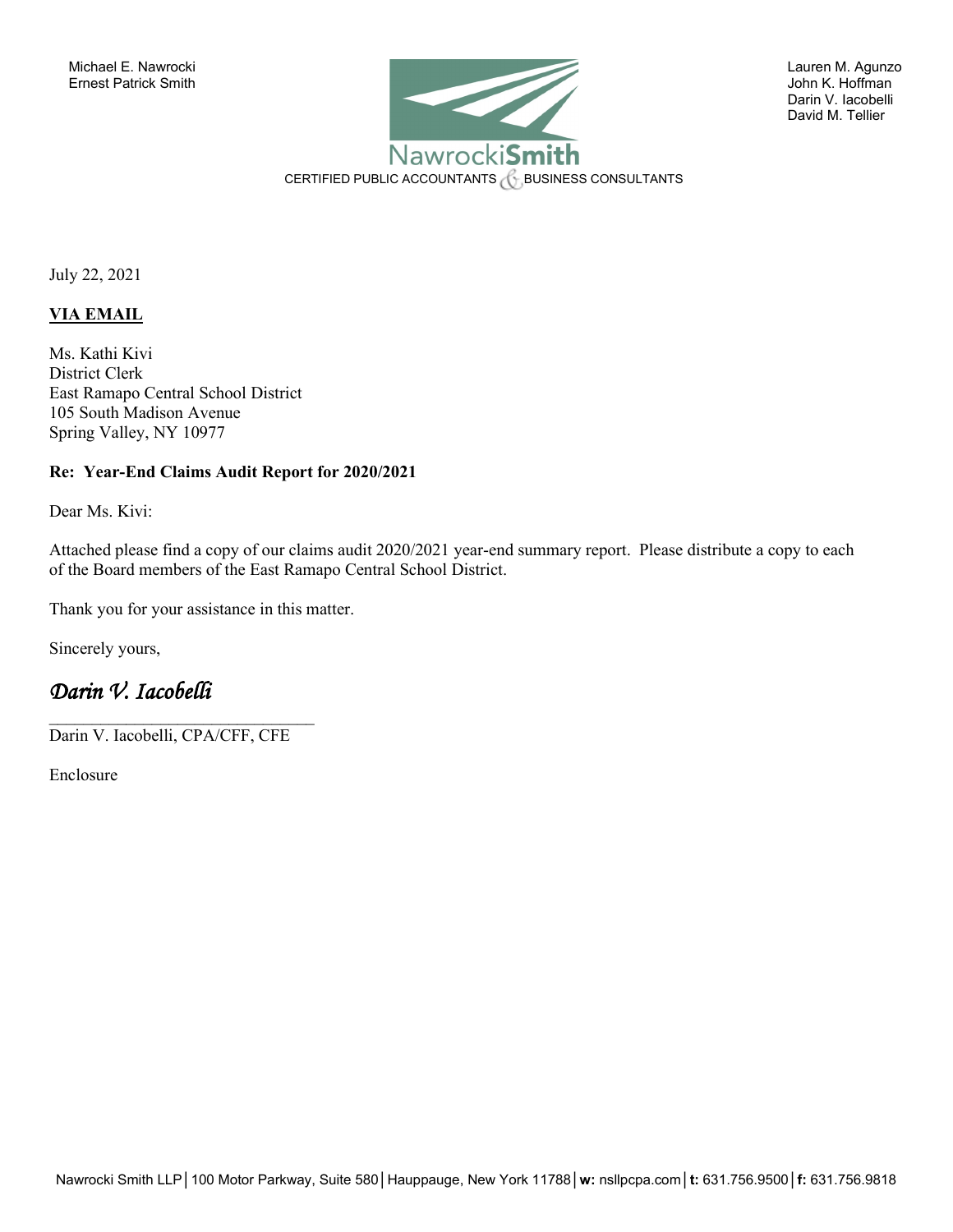# *NAWROCKI SMITH LLP*

## *Memorandum*

| East Ramapo Central School District                                                                                         |  |
|-----------------------------------------------------------------------------------------------------------------------------|--|
| Darin V. Iacobelli, CPA/CFF, CFE<br><i>From:</i><br>Nawrocki Smith LLP, Certified Public Accountants & Business Consultants |  |
| Date:<br>July 22, 2021                                                                                                      |  |
| Re:<br>Claims Audit 2020/2021 Year-End Summary Report                                                                       |  |

We have provided claims auditing services to the East Ramapo Central School District for the time period commencing July 1, 2020 through June 30, 2021. The services we performed, as outlined in our initial proposal, included reviewing all claims against the District.

The claims audit function is an integral component of a properly designed system of internal controls. The Claims Auditor is responsible for ensuring that proper documentation and authorization are provided for each claim against the District. This responsibility includes formally examining, allowing, or rejecting all charges, claims, or demands against the District.

We performed the following claims audit procedures during each audit:

- (1) Verification of the accuracy of invoices  $&$  claim forms
- (2) Ensuring proper approval of all purchases; checking that purchases constitute legal expenses of the school district
- (3) Determining that purchase orders have been issued in accordance with Board of Education policy and applicable state laws
- (4) Comparison of invoices or claims with previously approved contracts
- (5) Reviewing price extensions, claiming of applicable discounts, and inclusion of shipping and freight charges
- (6) Approving all charges that are presented for payment which are supported with documentary evidence indicating compliance with all pertinent laws, policies, and regulations

*Nawrocki Smith LLP, Certified Public Accountants and Business Consultants*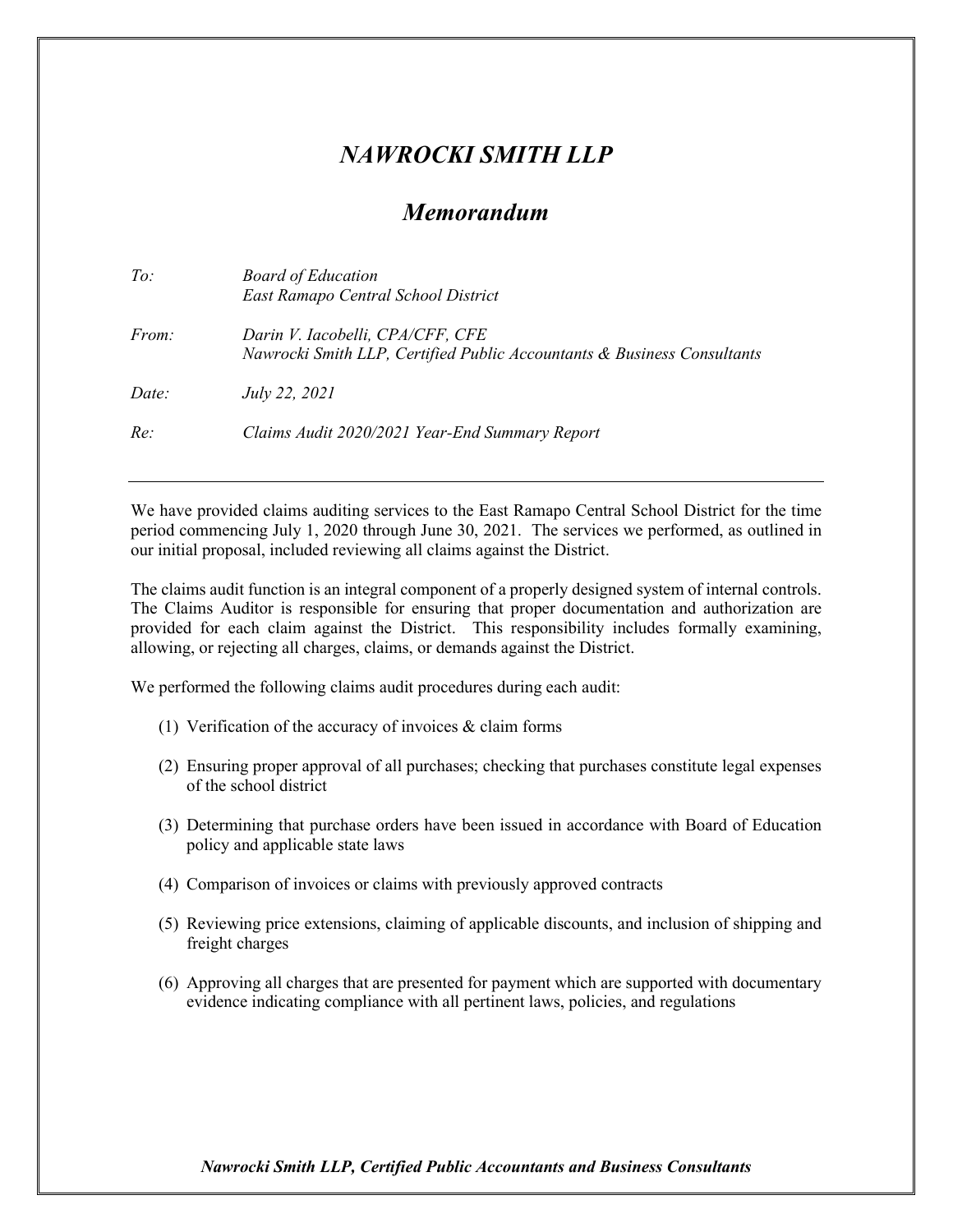*East Ramapo Central School District July 22, 2021 Page 2 of 3*

### *Re: Claims Audit 2020/2021 Year-End Summary Report*

We applied the above audit procedures to **8,557** claims against the District in the amount of **\$164,132,769.52** during the time period of July 1, 2020 through June 30, 2021 Based upon the audit process applied, we noted inquiries and/or observations pertaining to **402** claims, or approximately five percent (4.70%), which are categorized on a monthly basis as follows:

| <b>Reason For Inquiry</b>                 |    |    |  |    |    |    | Jul-20   Aug-20   Sep-20   Oct-20   Nov-20   Dec-20   Jan-21   Feb-21   Mar-21   Apr-21   May-21   Jun-21 |    |    | <b>Total</b> |
|-------------------------------------------|----|----|--|----|----|----|-----------------------------------------------------------------------------------------------------------|----|----|--------------|
| Invoice date precedes purchase order date |    | 12 |  |    | 32 |    |                                                                                                           |    | ∠∠ | 255          |
| Invoice over 90 days outstanding          |    |    |  | 14 |    |    |                                                                                                           |    |    | 93           |
| Incorrect accounts payable amount         |    |    |  |    |    |    |                                                                                                           |    |    | 26           |
| Incorrect remittance address              |    |    |  |    |    |    |                                                                                                           |    |    | 19           |
| Not an original invoice or receipt        |    |    |  |    |    |    |                                                                                                           |    |    |              |
| Paid sales tax                            |    |    |  |    |    |    |                                                                                                           |    |    |              |
| Insufficient supporting documentation     |    |    |  |    |    |    |                                                                                                           |    |    |              |
| Total Number (#) of Inquiries             | ΖI |    |  | 63 |    | 29 | 20                                                                                                        | 10 | 39 | 402          |

Provided below is a graphical representation of the number of inquiries as a percentage of total claims during the time period of July 2020 through June 2021:



We would like to commend the Business Office for making necessary records available to us as requested. As a result of the limited number of observations, it is evident that Business Office personnel are making best efforts to comply with the purchasing requirements of the District. In an attempt to assist the District in improving the process, we have noted the following observations/recommendations:

#### *Nawrocki Smith LLP, Certified Public Accountants and Business Consultants*